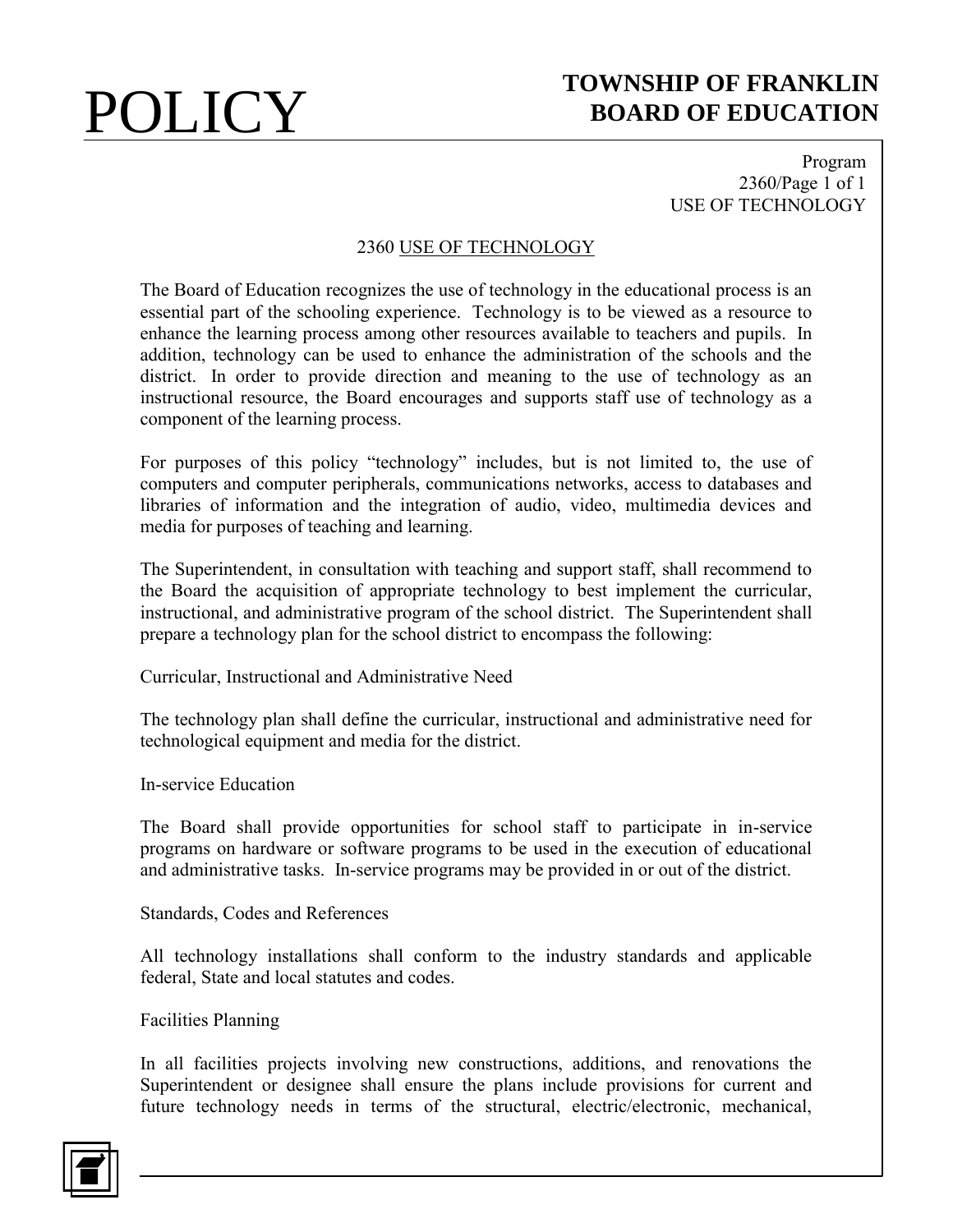Program 2360/Page 2 of 2 USE OF TECHNOLOGY

acoustical and visual systems of the building(s). All educational specifications shall include features required for the use of instructional technology.

## **Computers**

The school district will provide support or maintenance agreements for specified brands of computers. All other computers purchased or donated will be subject to repair only when non-allocated funding is available and therefore may remain unrepaired until funding is available.

Computer Software Acquisition and Upgrading

The school district will only support the specified upgrades and training. Staff members shall not purchase software that has not been included on a list of specified software or has been approved by the Building Principal and the Supervisor of Technology.

The Superintendent will recommend the purchase of upgrades to software as needed. An evaluation of upgrades shall be made by appropriate personnel and no upgrade shall be purchased without the express approval of the Superintendent.

Site Licenses

In the case where more than one copy of a software program is required, the Superintendent shall attempt to acquire or negotiate a site license with the software developers. In the event a site license is not possible, vendors shall be sought who will provide multiple copies at a discounted cost.

## Software Copyright

All employees shall strictly adhere to the copyright laws of the United States. No software shall be copied and/or distributed except in accordance with these laws. All software placed on media workstations or any network with public access shall be copy protected by the Supervisor of Technology, who shall assure that individuals who have access to such programs shall not copy them without authorization.

Internal Communication (District)

The school district shall provide communication between schools by a variety of means.

External Communications

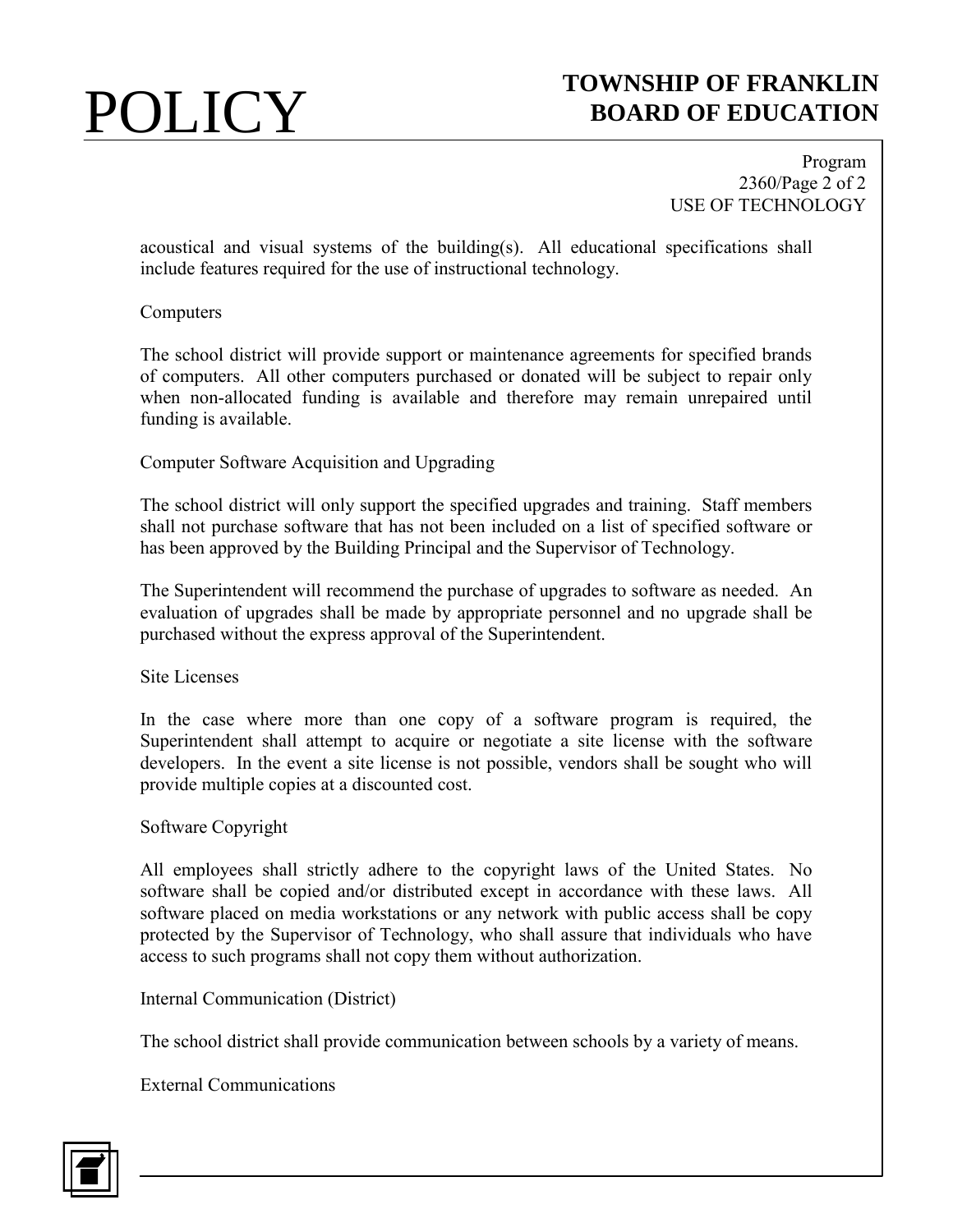Program 2360/Page 3 of 3 USE OF TECHNOLOGY

The Board encourages the use of external communications so schools may utilize the vast resources of external databases and communicate with other schools, external agencies, and businesses throughout the world. Gateways to such communications will be supported by the school district. The use of particular gateways shall be approved by the Supervisor of Technology. The Supervisor of Technology shall be responsible for the installation of software in district owned computers and/or computer systems that prevents access to gateways and Internet sites that have material considered by the Supervisor of Technology to be inappropriate for use by pupils.

Computer Laboratories and Distributed Computing

In order to provide teacher, staff, and pupil access to computers, the Board directs that provisions be made to provide computer access in computer laboratories, classrooms, and school libraries/media centers.

Audio/Video

All audio and/or video materials shall be used in accordance with the copyright laws of the United States. Teachers, pupils, or staff who create audio or video materials containing the voices or images of the individuals involved shall obtain proper releases from those individuals, their parent(s) or legal guardian(s) for instructional use within the school.

Informing Parents, Legal Guardians and Interested Parties

Upon request, the Building Principal shall make available to parent/legal guardians the computer hardware and software used in the district in order that a computer purchased privately for home use may be compatible with the computer and software the pupil uses in the school setting.

## Technology Coordination

The Board shall appoint a Technology Coordinator to assure the technology needs of the district are met in the most efficient manner possible at the lowest costs available to meet specified needs.

Broadcast Rights and Copyrights

The Board specifically retains the Broadcast rights and copyrights to all materials created by employees of the Board as part of their responsibilities to the Board. Any financial remuneration for the use of such materials shall be retained by the Board.

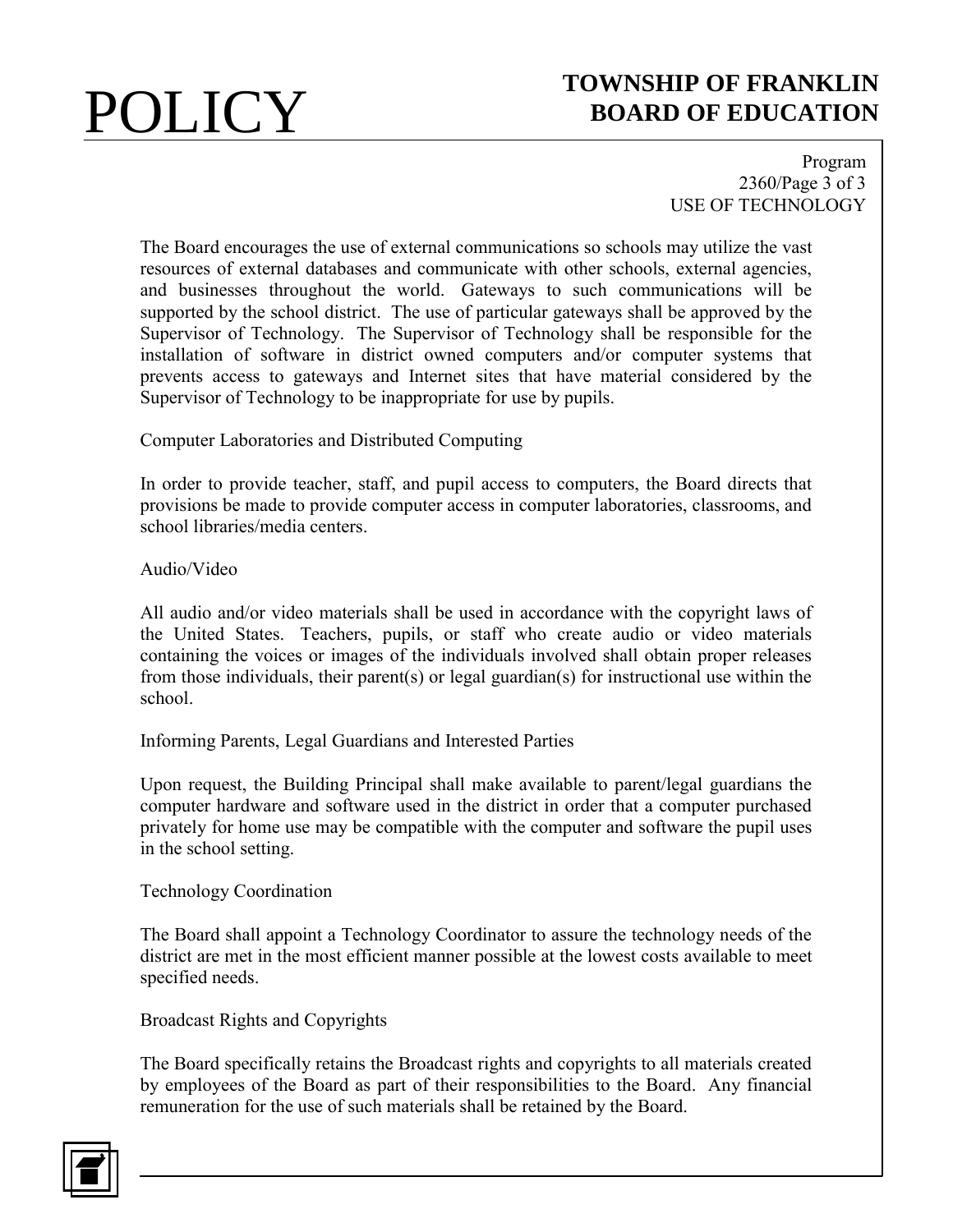# POLICY **TOWNSHIP OF FRANKLIN**<br>BOARD OF EDUCATION **BOARD OF EDUCATION**

Program 2360/Page 4 of 4 USE OF TECHNOLOGY

## Computer Security

The Supervisor of Technology shall develop security procedures to include, but not be limited to, the following areas:

1. Physical Security of Equipment

All computer equipment shall be maintained in a secure manner appropriate to its location.

- 2. Data Security
	- a. Back-up procedures for system files, libraries, and data shall be practiced in a timely fashion.
	- b. Disaster recovery plans shall be kept up-to-date at all times.
	- c. Password protection shall be in place and updated periodically.
	- d. Resource security shall be in place to prevent unauthorized access to system files, libraries, and data.
- 3. Employee Training

All new employees having, as part of their job responsibilities, access to computers and information systems will be trained in the proper security procedures outlined above.

All employees having, as part of their job responsibilities, access to computers and information systems will be kept up-to-date on current security procedures for equipment and data.

4. Transaction Audit Trail

Appropriate procedures will be maintained in order to monitor system activity and users, as necessary.

5. Security Officer